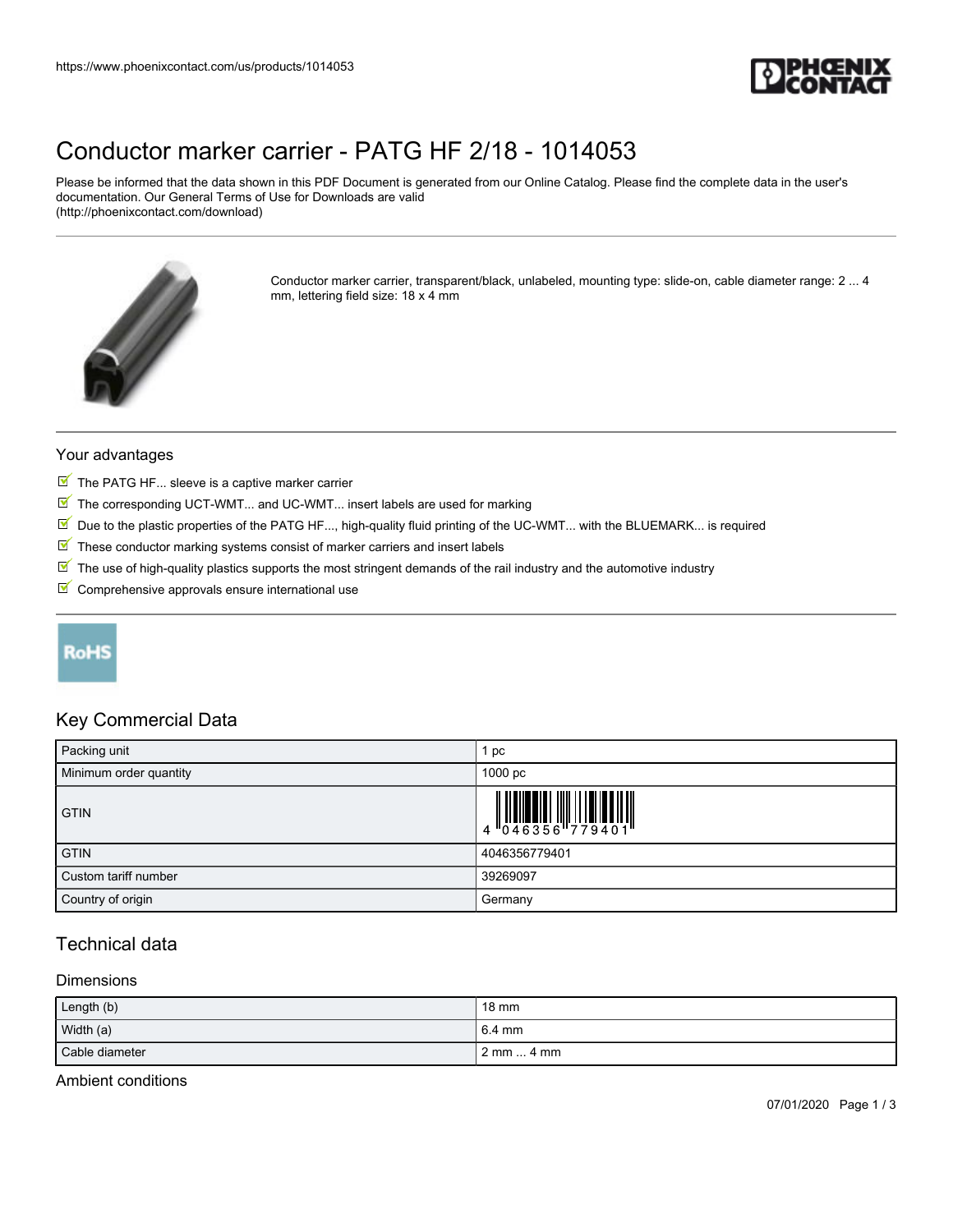

# [Conductor marker carrier - PATG HF 2/18 - 1014053](https://www.phoenixcontact.com/us/products/1014053)

### Technical data

#### Ambient conditions

| Ambient temperature (operation)  | $-40 °C  85 °C$                          |  |
|----------------------------------|------------------------------------------|--|
| General                          |                                          |  |
| Color                            | transparent/black                        |  |
| Type                             | Profile                                  |  |
| Components                       | free from silicone, halogen, and cadmium |  |
| Material                         | <b>TPU</b>                               |  |
| RoHS compliant                   | Yes                                      |  |
| Marking mounting type            | slide-on                                 |  |
| Result                           | Test passed                              |  |
| Oxygen index (DIN EN ISO 4589-2) | 33%                                      |  |
| Class I                          | 4                                        |  |
| Class F                          | 1                                        |  |
| R <sub>22</sub>                  | <b>HL 1 - HL 3</b>                       |  |
| <b>R23</b>                       | <b>HL 1 - HL 3</b>                       |  |
| R <sub>24</sub>                  | <b>HL 1 - HL 3</b>                       |  |

## **Classifications**

#### eCl@ss

| eCl@ss 10.0.1 | 27400401 |
|---------------|----------|
| eCl@ss 4.0    | 27061700 |
| eCl@ss 4.1    | 27061700 |
| eCl@ss 5.0    | 27400400 |
| eCl@ss 5.1    | 27400400 |
| eCl@ss 6.0    | 27149100 |
| eCl@ss 7.0    | 27149153 |
| eCl@ss 8.0    | 27400401 |
| eCl@ss 9.0    | 27400401 |

### ETIM

| <b>ETIM 3.0</b> | EC000761 |
|-----------------|----------|
| <b>ETIM 4.0</b> | EC000761 |
| <b>ETIM 5.0</b> | EC002248 |
| <b>ETIM 6.0</b> | EC001530 |
| <b>ETIM 7.0</b> | EC001530 |